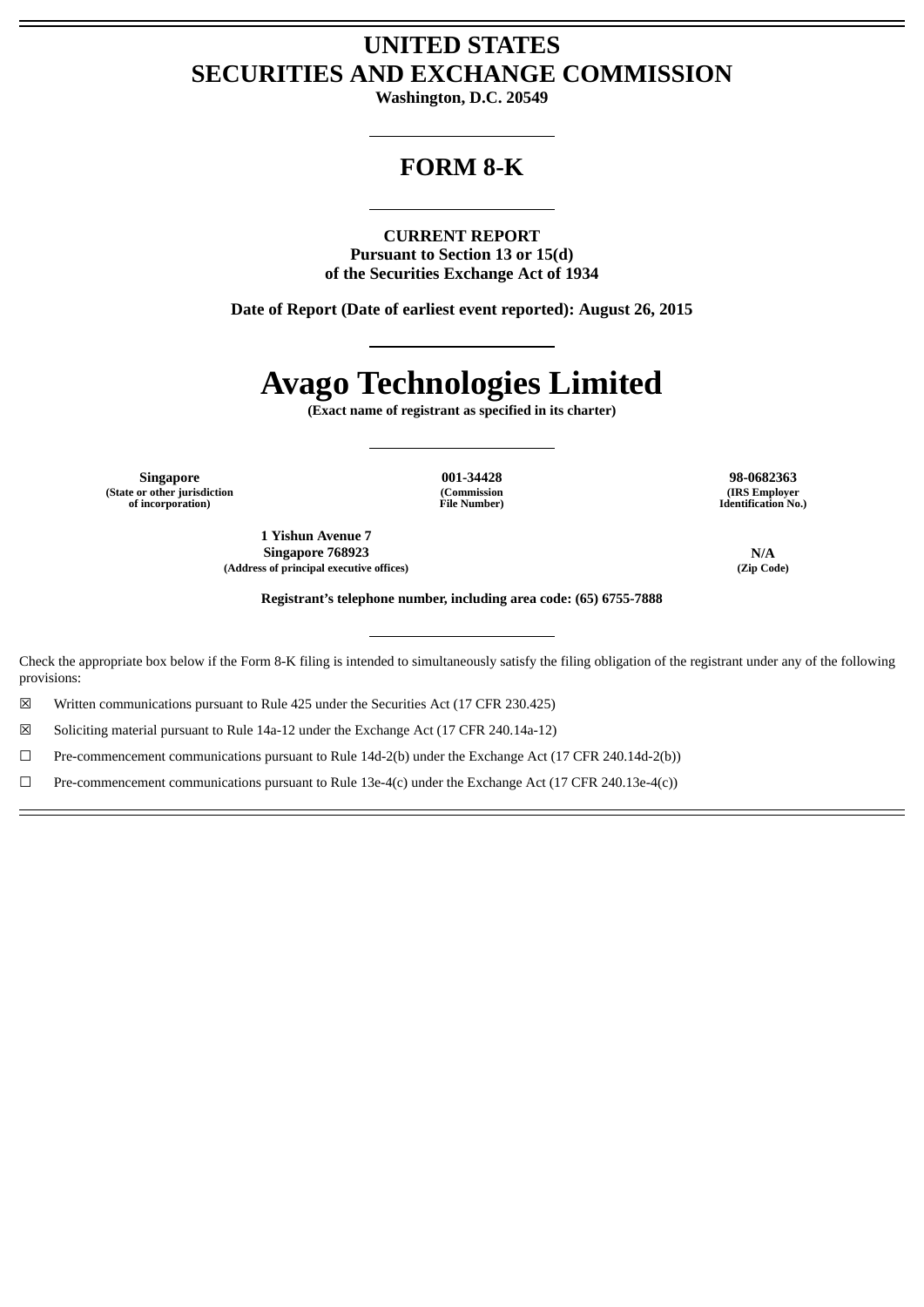# **Item 2.02. Results of Operations and Financial Condition.**

On August 26, 2015, Avago Technologies Limited ("Avago" or the "Company") issued a press release announcing its unaudited financial results for the third fiscal quarter ended August 2, 2015. The Company will host an investor conference call on August 26, 2015 at 2:00 p.m. Pacific Time to discuss these results.

The foregoing description is qualified in its entirety by reference to the press release dated August 26, 2015, a copy of which is attached hereto as Exhibit 99.1.

#### **Item 7.01. Regulation FD Disclosure.**

Avago will be presenting at the Citi 2015 Global Technology Conference on September 9, 2015 in New York City, meeting investors at the 22nd CLSA Investor's Forum on September 15 and September 16, 2015 in Hong Kong, and presenting at the Deutsche Bank 23rd Annual Leveraged Finance Conference on September 29th, 2015 in Phoenix.

#### **Item 9.01. Financial Statements and Exhibits.**

(d) Exhibits.

Exhibit<br>No. Description

99.1 Press release, dated August 26, 2015, entitled "Avago Technologies Limited Announces Third Quarter Fiscal Year 2015 Financial Results."

The information contained in this report, including Exhibit 99.1, shall not be incorporated by reference into any filing of the registrant, whether made before or after the date hereof, regardless of any general incorporation language in such filing, unless expressly incorporated by specific reference to such filing. The information in this report, including the exhibit hereto, shall not be deemed to be "filed" for purposes of Section 18 of the Securities Exchange Act of 1934, as amended, or otherwise subject to the liabilities of that section.

#### *Cautionary Note Regarding Forward-Looking Statements*

This announcement contains forward-looking statements that address our expected future business and financial performance. These forward-looking statements are based on current expectations, estimates, forecasts and projections of future Company or industry performance, based on management's judgment, beliefs, current trends and market conditions, and involve risks and uncertainties that may cause actual results to differ materially from those contained in the forward-looking statements. Accordingly, we caution you not to place undue reliance on these statements. Particular uncertainties that could materially affect future results include any loss of our significant customers and fluctuations in the timing and volume of significant customer demand; risks associated with our pending acquisition of Broadcom Corporation ("Broadcom"), including (1) the risk that the conditions to the closing of the transaction are not satisfied, including the risk that required approvals from the shareholders of Avago or Broadcom for the transaction are not obtained; (2) litigation challenging the transaction; (3) uncertainties as to the timing of the consummation of the transaction and the ability of each party to consummate the transaction; (4) risks that the proposed transaction disrupts our current plans and operations; (5) our ability to retain and hire key personnel; (6) competitive responses to the proposed transaction; (7) unexpected costs, charges or expenses resulting from the transaction; (8) potential adverse reactions or changes to business relationships resulting from the announcement or completion of the transaction; (9) our ability to realize the benefits of the acquisition of Broadcom, as well as delays, challenges and expenses associated with integrating the businesses and the indebtedness planned to be incurred in connection with the transaction; and (10) legislative, regulatory and economic developments; delays, challenges and expenses associated with integrating acquired companies with our existing businesses and our ability to achieve the benefits, growth prospects and synergies expected from acquisitions we may make, including our *recent acquisitions of LSI Corporation, PLX Technology Inc., and Emulex*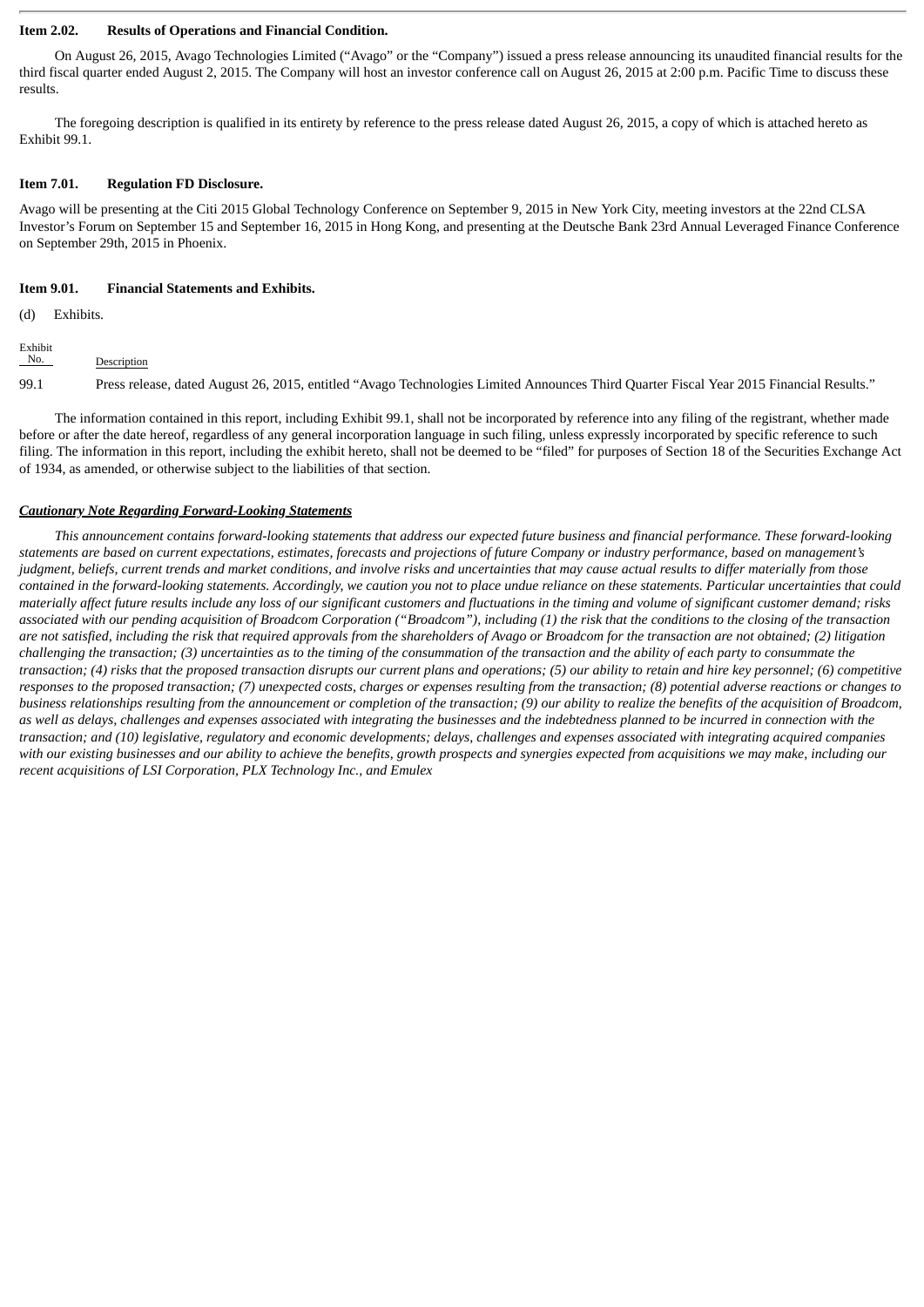Corporation; our ability to increase our internal manufacturing capacity to meet customer demand; our ability to accurately estimate customers' demand and adjust supply chain and third party manufacturing capacity accordingly; our ability to improve our manufacturing efficiency and quality; increased dependence on the volatile wireless handset market and on the enterprise storage market; quarterly and annual fluctuations in operating results; cyclicality in the semiconductor industry or in our target markets; global economic conditions and concerns; our competitive performance and ability to continue achieving design wins with our customers, as well as the timing of those design wins; rates of growth in our target markets; our dependence on contract manufacturing and outsourced supply chain and our ability to improve our cost structure through our manufacturing outsourcing program; prolonged disruptions of our or our contract manufacturers' manufacturing facilities or other significant operations; our dependence on outsourced service providers for certain key business services and their ability to execute to our requirements; our ability to maintain or improve gross margin; our ability to maintain tax concessions in certain jurisdictions; our ability to protect our intellectual property and the unpredictability of any associated litigation expenses; any expenses or reputational damage associated with resolving customer product and warranty and indemnification claims; dependence on and risks associated with distributors of our products; our ability to sell to new types of customers and to keep pace with technological advances; market acceptance of the end products into which our products are designed; the significant indebtedness incurred by us in connection with the LSI Corporation acquisition, including the need to generate sufficient cash flows to service and repay such debt; and other events and trends on a national, regional and global scale, including those of a political, economic, business, competitive and reaulatory nature. Our Quarterly Report on Form 10-Q filed on June 10, 2015 and our other filings with the Securities and Exchange Commission, or "SEC" (which you may obtain for free at the SEC's website at http://www.sec.gov) discuss some of the important risk factors that may affect our business, results of operations and financial condition. We undertake no intent or obligation to publicly update or revise any of these forward looking statements, whether as a result of new information, future events or otherwise, except as required by law.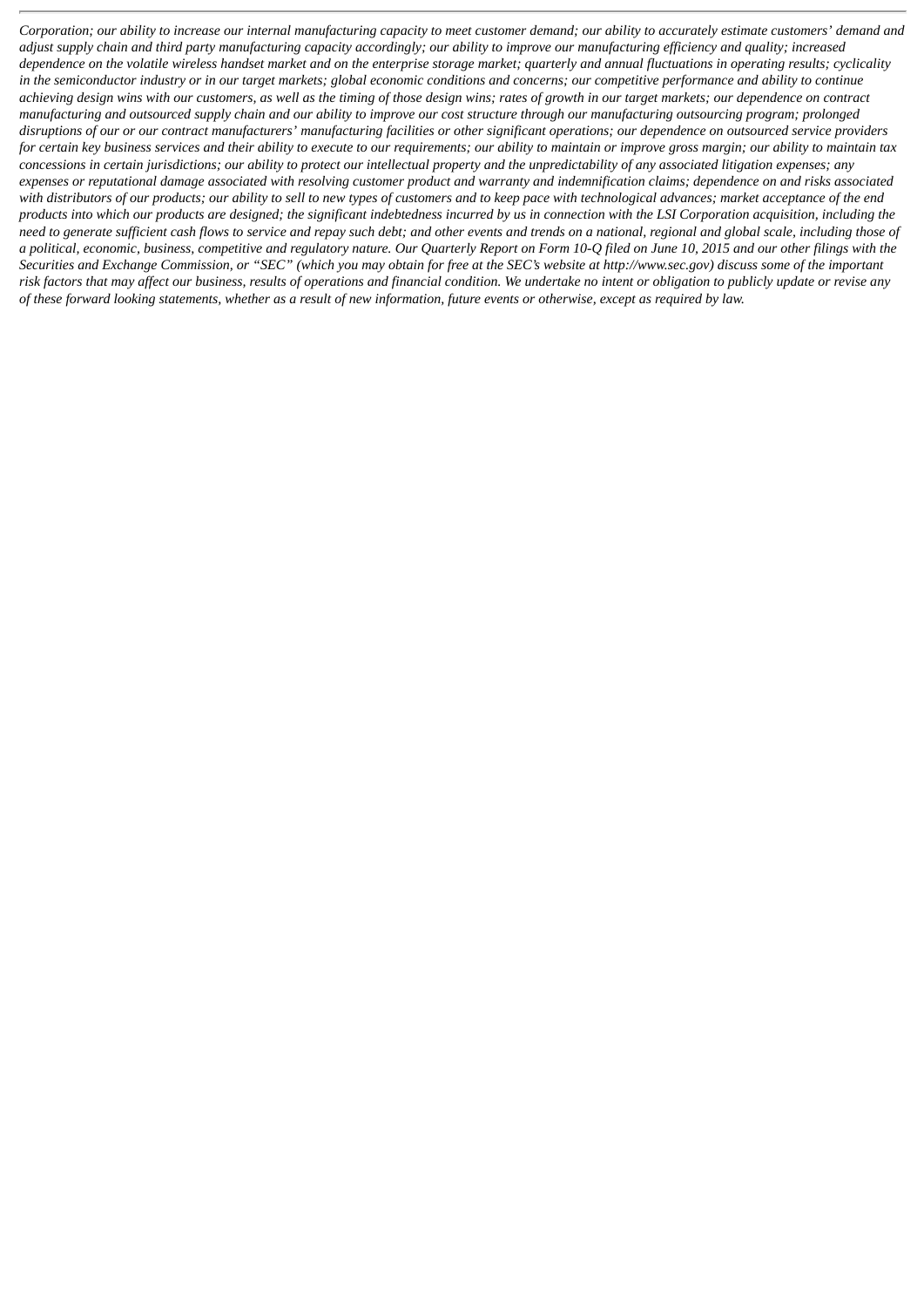# **SIGNATURE**

Pursuant to the requirements of the Securities Exchange Act of 1934, the registrant has duly caused this report to be signed on its behalf by the undersigned hereunto duly authorized.

Date: August 26, 2015

# **Avago Technologies Limited**

| By:    | /s/ Hock E. Tan                       |
|--------|---------------------------------------|
| Name:  | Hock E. Tan                           |
| Title: | President and Chief Executive Officer |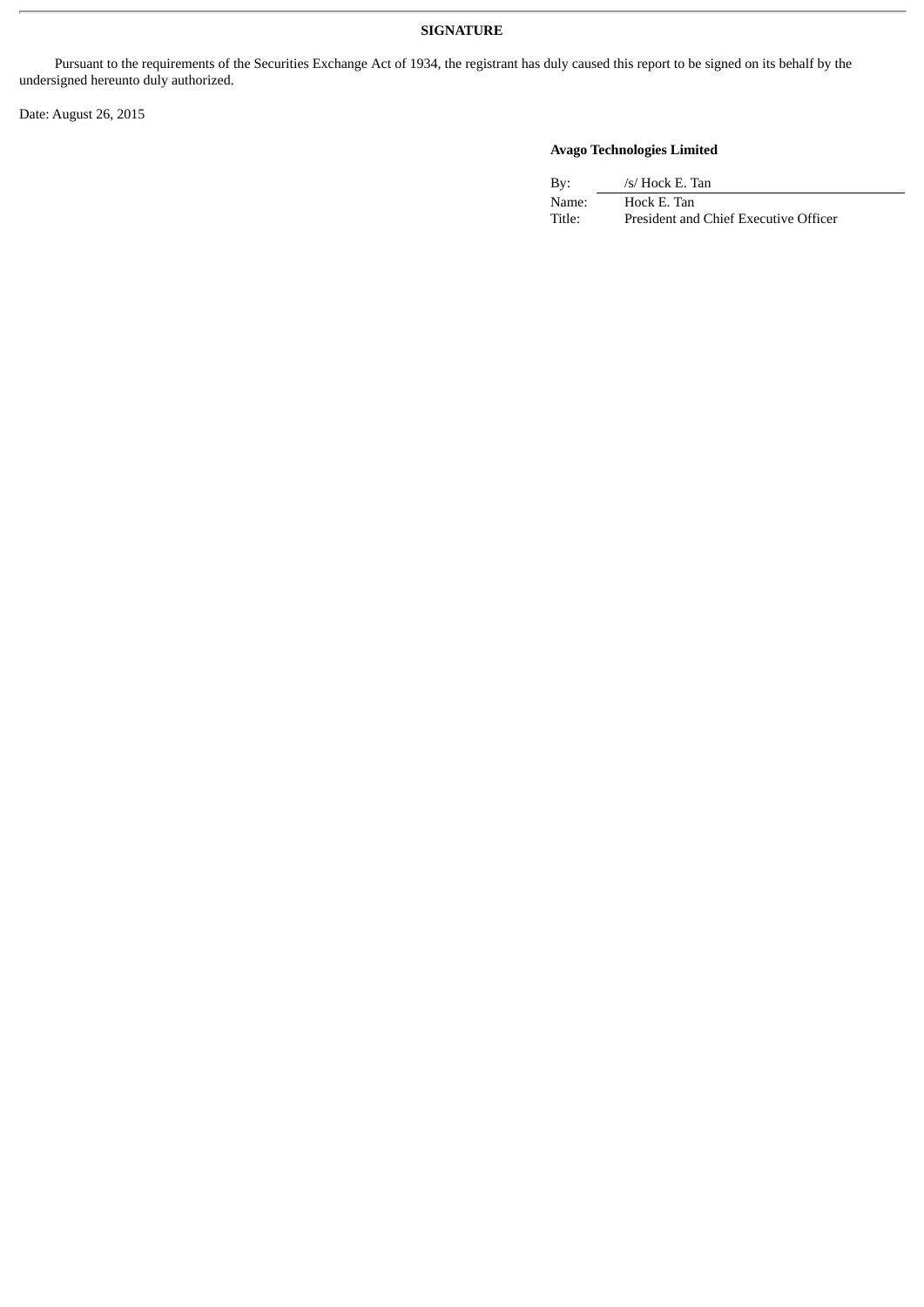# **EXHIBIT INDEX**

 $\underline{\begin{array}{c} \text{Exhibit} \\ \text{No.} \end{array}}$ Description

99.1 Press release, dated August 26, 2015, entitled "Avago Technologies Limited Announces Third Quarter Fiscal Year 2015 Financial Results."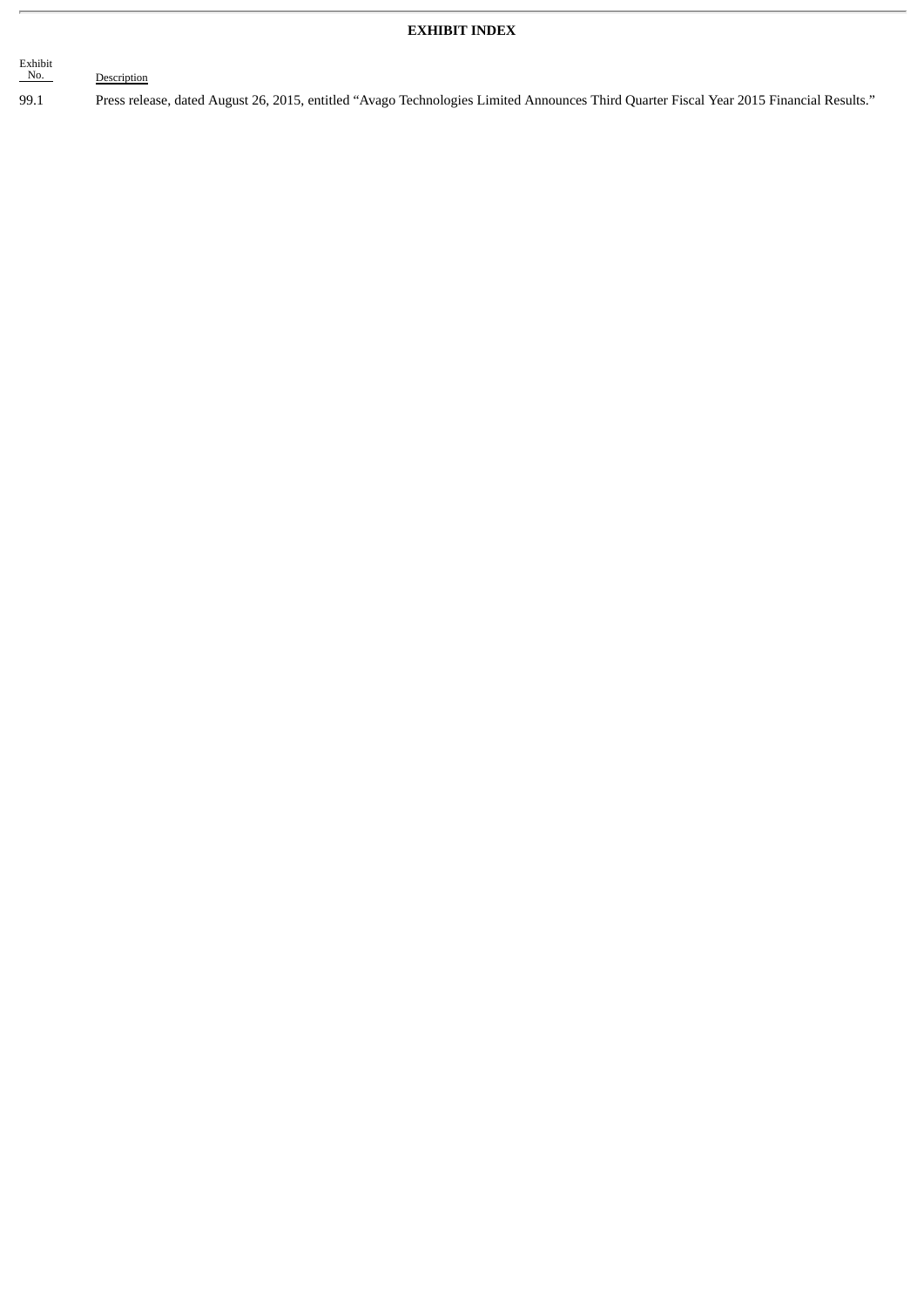- Ouarterly GAAP gross margin of 51 percent; Ouarterly non-GAAP gross margin from continuing operations of 61 percent
- *Quarterly GAAP diluted EPS of \$0.84; Quarterly non-GAAP diluted EPS from continuing operations of \$2.24*

# **SAN JOSE, Calif., and SINGAPORE – August 26, 2015 –** Avago Technologies Limited

(Nasdaq: AVGO), a leading semiconductor device supplier to the wireless, enterprise storage, wired, and industrial end markets, today reported financial results for the third quarter of its fiscal year 2015, ended August 2, 2015, and provided guidance for the fourth quarter of its fiscal year 2015.

# **Basis of Presentation**

Avago's financial results include results from LSI Corporation's ("LSI") continuing operations starting the third fiscal quarter of 2014, from PLX Technology Inc. starting in the fourth fiscal quarter of 2014, and from Emulex Corporation ("Emulex") starting the third fiscal quarter of 2015, in each case from the date of their acquisition. The financial results from businesses that have been classified as discontinued operations in the Company's financial statements are not included in the results presented below, unless otherwise stated.

# **Third Quarter Fiscal Year 2015 GAAP Results**

Net revenue was \$1,735 million, an increase of 7 percent from \$1,614 million in the previous quarter and an increase of 37 percent from \$1,269 million in the same quarter last year.

Gross margin was \$884 million, or 51 percent of net revenue. This compares with gross margin of \$846 million, or 52 percent of net revenue last quarter, and gross margin of \$393 million, or 31 percent of net revenue in the same quarter last year.

Operating expenses were \$585 million. This compares with \$428 million in the prior quarter and \$555 million for the same quarter last year.

Operating income was \$299 million, or 17 percent of net revenue. This compares with operating income of \$418 million, or 26 percent of net revenue, in the prior quarter, and a loss of \$162 million, or 13 percent of net revenue, in the same quarter last year.

Net income, which includes the impact of discontinued operations, was \$240 million, or \$0.84 per diluted share. This compares with net income of \$344 million, or \$1.21 per diluted share, for the prior quarter, and a net loss of \$164 million, or \$0.65 per diluted share in the same quarter last year.

The Company's cash balance at the end of the third fiscal quarter was \$1.4 billion, compared to \$2.5 billion at the end of the prior quarter.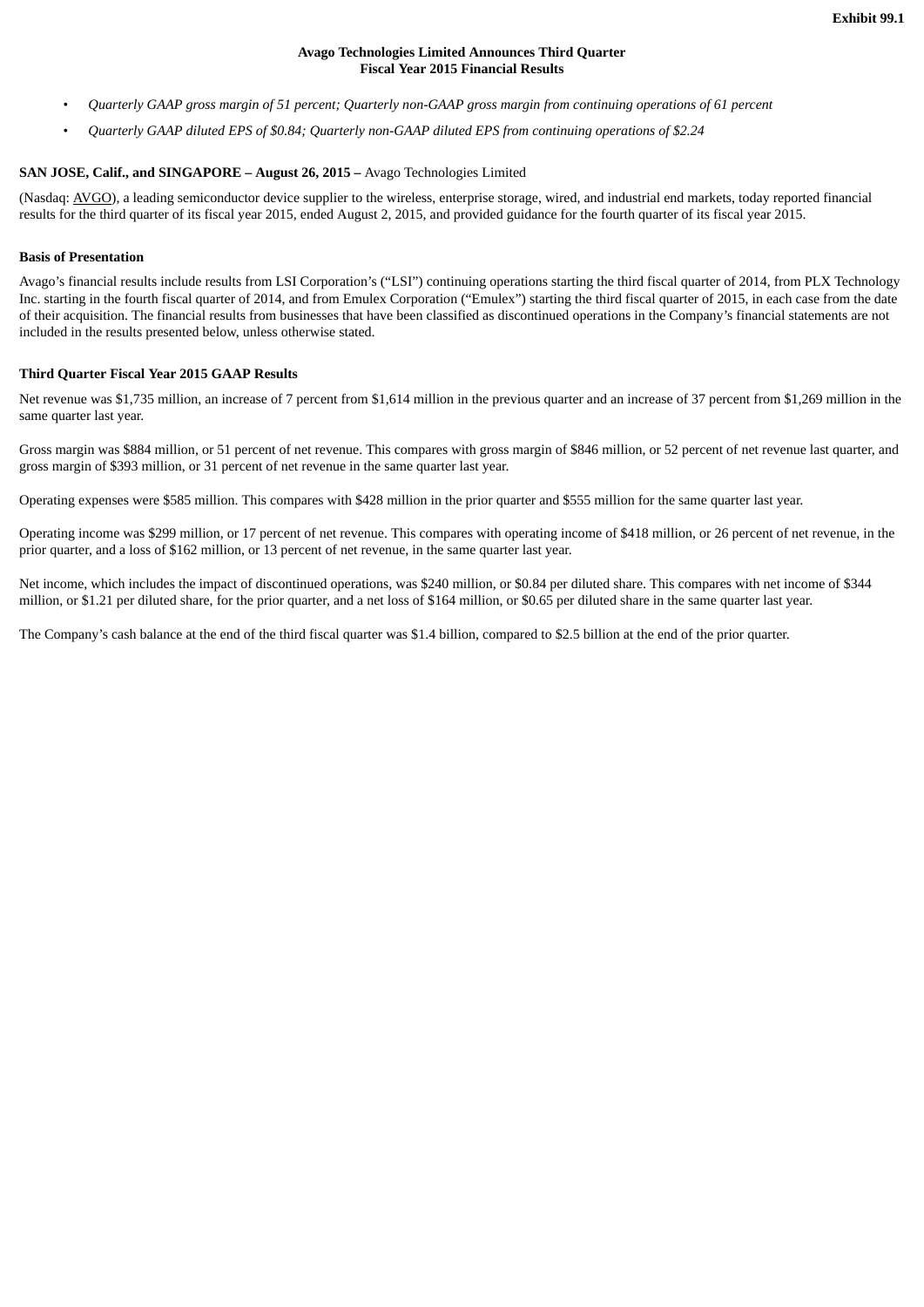The Company generated \$592 million in cash from operations and spent \$148 million on capital expenditures in the third fiscal quarter of 2015.

Within the quarter, the closing of the Company's acquisition of Emulex resulted in the payment of \$582 million in cash to acquire all of Emulex's outstanding shares. As a result of the acquisition, all of the \$175 million aggregate principal amount outstanding of Emulex's 1.75% Convertible Senior Notes due 2018 (the "Emulex Notes") became convertible at an increased conversion rate, until June 30, 2015, under the make-whole fundamental change provision of the indenture relating to the Emulex Notes. As a result of the acquisition, upon conversion, holders of Emulex Notes were only entitled to receive a cash payment based on the \$8.00 per share acquisition price. All of the outstanding Emulex Notes were converted at this increased conversion rate, resulting in an aggregate cash payout of \$178 million in the third quarter.

The Company previously issued \$1 billion of its 2% Senior Convertible Notes due 2021 (the "Convertible Notes") to two investment funds affiliated with Silver Lake Partners. During the third quarter, the noteholders converted all of the Convertible Notes. The settlement of the conversion resulted in an aggregate cash payment of \$1 billion, and the issuance of an aggregate of approximately 13.8 million shares of the Company to the noteholders within the quarter.

On June 30, 2015, the Company paid a quarterly cash dividend of \$0.40 per ordinary share, totaling \$104 million.

#### **Third Quarter Fiscal Year 2015 Non-GAAP Results From Continuing Operations**

The differences between the Company's GAAP and non-GAAP results are described generally under "Non-GAAP Financial Measures" below, and presented in detail in the financial reconciliation tables attached to this release.

Net revenue from continuing operations was \$1,750 million, an increase of 6 percent from \$1,645 million in the previous quarter, and an increase of 36 percent from \$1,287 million, in the same quarter last year.

Gross margin from continuing operations was \$1,063 million, or 61 percent of net revenue. This compares with gross margin of \$998 million, or 61 percent of net revenue last quarter, and gross margin of \$735 million, or 57 percent of net revenue, in the same quarter last year.

Operating income from continuing operations was \$733 million, or 42 percent of net revenue. This compares with operating income from continuing operations of \$701 million, or 43 percent of net revenue, in the prior quarter, and \$428 million, or 33 percent of net revenue, in the same quarter last year.

Net income from continuing operations was \$660 million, or \$2.24 per diluted share. This compares with net income of \$620 million, or \$2.13 per diluted share last quarter, and net income of \$347 million, or \$1.26 per diluted share, in the same quarter last year.

 $\overline{2}$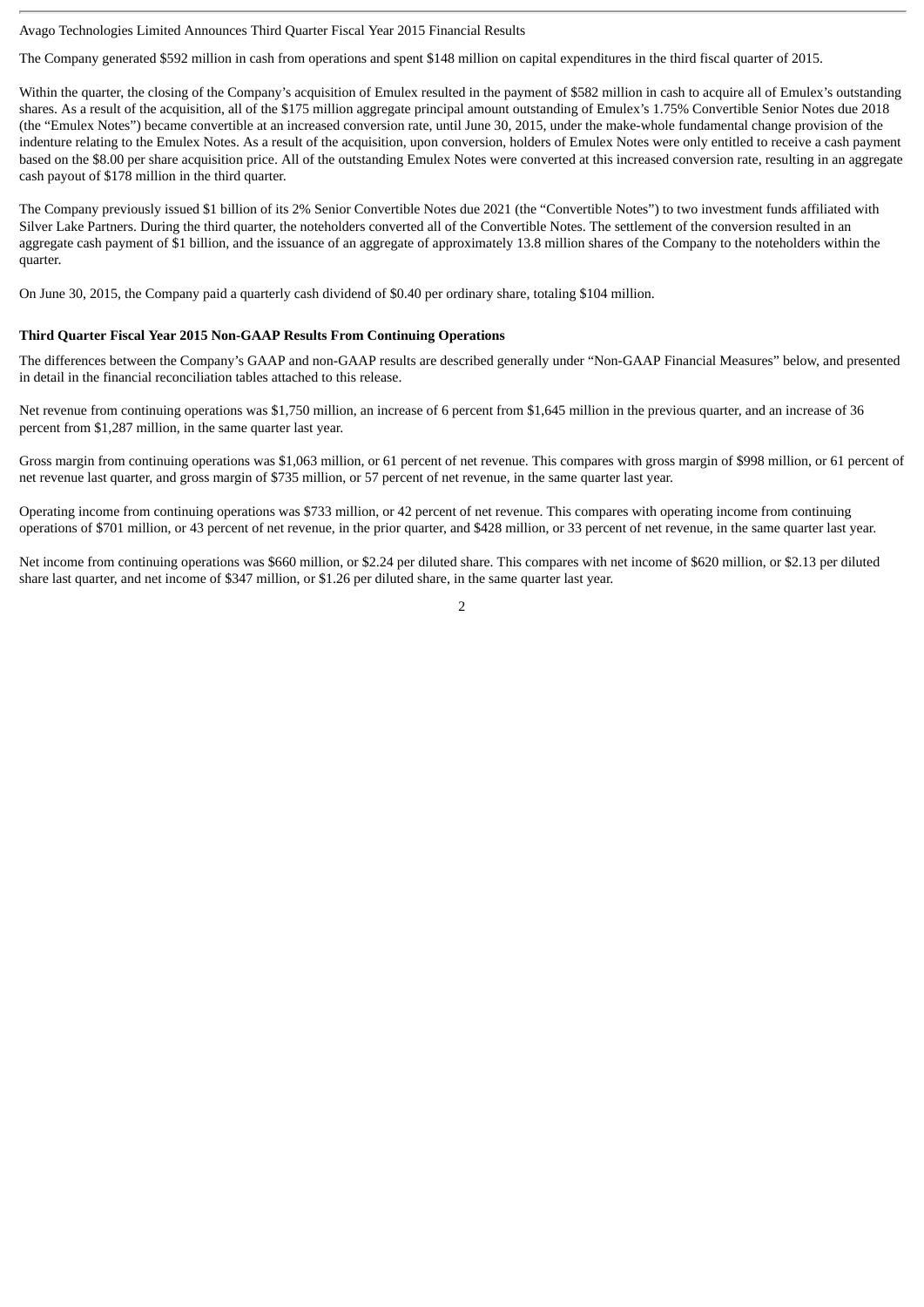# Third Quarter Fiscal Year 2015 Non-GAAP Results

|                                   |         |            |         | Change         |               |
|-----------------------------------|---------|------------|---------|----------------|---------------|
| (Dollars in millions, except EPS) | Q3 15   | Q2 15      | Q3 14   | Q/C            | Y/Y           |
| <b>Net Revenue</b>                | \$1,750 | \$1,645    | \$1,287 | $+6%$          | $+36%$        |
| Gross Margin                      | 61%     | 61%        | 57%     |                | $+4$ ppt      |
| <b>Operating Expenses</b>         | \$330   | 297<br>\$. | 307     | - 33<br>$+$ \$ | 23<br>+\$     |
| Net Income                        | \$ 660  | 620<br>\$  | - 347   | $+$ \$<br>-40  | $+$ \$ 313    |
| Earnings Per Share - Diluted      | \$2.24  | \$2.13     | 1.26    | $+ $0.11$      | 0.98<br>$+\$$ |

"In contrast to the recent volatility and uncertainty in equity markets, our market fundamentals have been relatively stable and I am pleased with our third quarter revenue and earnings performance," said Hock Tan, President and CEO of Avago Technologies Limited. "Led by strong seasonal growth in our wireless segment, and stable performance from our enterprise storage, wired and industrial segments, we expect solid sequential revenue growth to sustain in the fourth quarter."

#### **Other Quarterly Data**

|                                |       | Percentage of Net Revenue* |       |        |       |  |
|--------------------------------|-------|----------------------------|-------|--------|-------|--|
| Net Revenue by Segment         | Q3 15 | Q2 15                      | Q3 14 | Q/Q    | Y/Y   |  |
| <b>Wireless Communications</b> | 35    | 35                         | 28    | 7%     | 69%   |  |
| <b>Enterprise Storage</b>      | 34    | 28                         | 32    | 26%    | 46%   |  |
| Wired Infrastructure           | 21    | 23                         | 27    | $-3%$  | $7\%$ |  |
| Industrial & Other             |       | 4ء                         | 13    | $-21%$ | 2%    |  |

#### \* Represents percentages of non-GAAP net revenue

| Key Statistics (Dollars in millions)   | Q3 15 | Q <sub>2</sub> 15 | Q3 14 |
|----------------------------------------|-------|-------------------|-------|
| <b>Cash From Operations</b>            | \$592 | \$663             | \$314 |
| Depreciation                           | \$ 59 | \$58              | \$46  |
| Amortization                           | \$197 | \$172             | \$211 |
| Capital Expenditures                   | \$148 | \$177             | \$95  |
| <b>Non-GAAP Days Sales Outstanding</b> | 42    | 42                | 39    |
| Non-GAAP Inventory Days On Hand        | 67    | 69                | 79    |

# **Fourth Quarter Fiscal Year 2015 Business Outlook**

Based on current business trends and conditions, the outlook for continuing operations for the fourth quarter of fiscal year 2015, ending November 1, 2015, is expected to be as follows: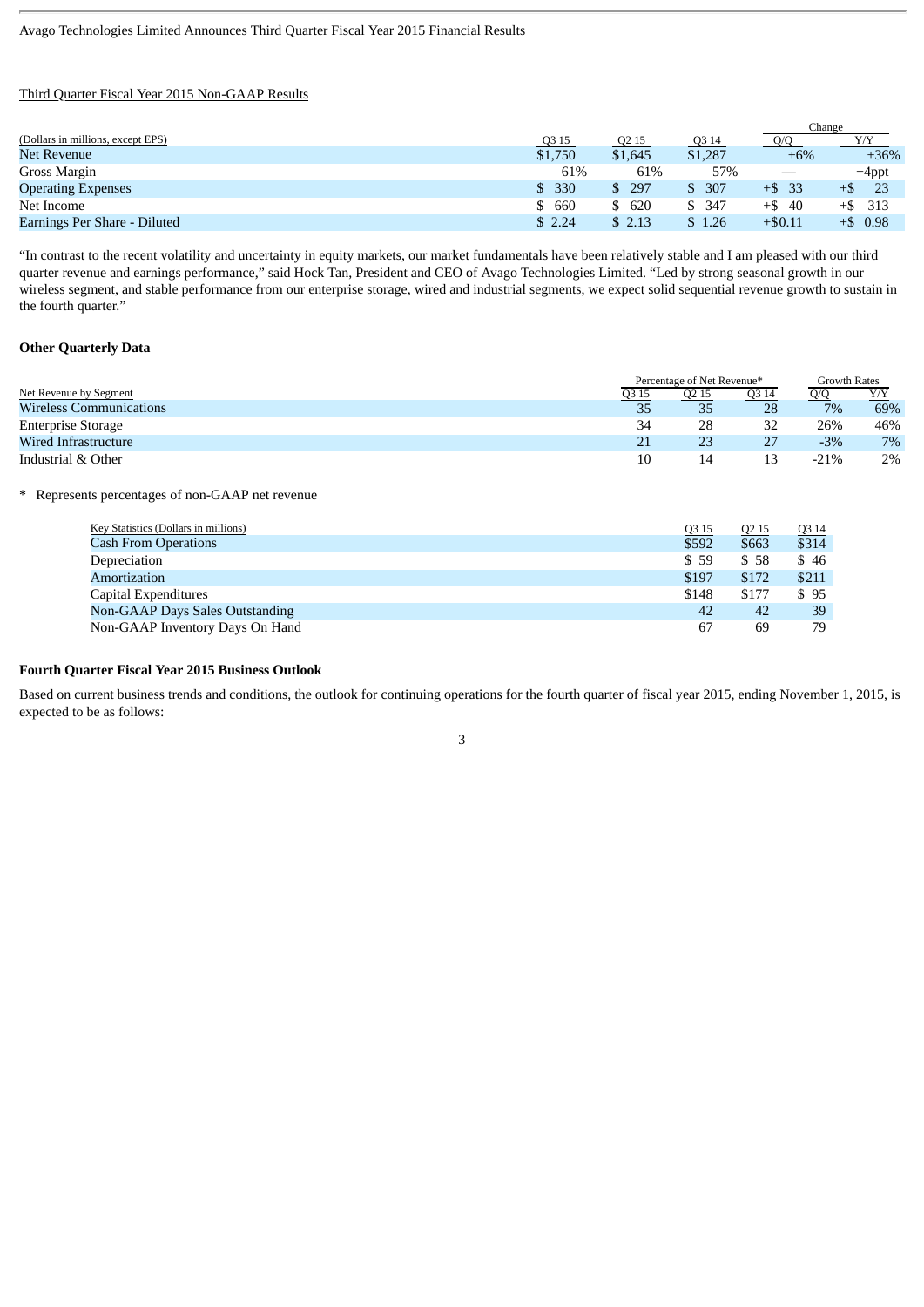|                           | GAAP               |  |                             | Non-GAAP           |
|---------------------------|--------------------|--|-----------------------------|--------------------|
| Net Revenue               | $$1,838M +/- $25M$ |  | 12M                         | $$1,850M +/- $25M$ |
| Gross Margin              | $52.75\% +/- 1\%$  |  | 148M                        | $60.50\% +/- 1\%$  |
| <b>Operating Expenses</b> | 485M               |  | 149M                        | 336M               |
| Interest and Other        | 38M                |  | $\overbrace{\hspace{15em}}$ | 38M                |
| <b>Taxes</b>              | 29M                |  | 13M                         | 42M                |
| Diluted Share Count       | 289M               |  | 7Μ                          | 296M               |

Projected reconciling items:

- Non-GAAP Revenue includes \$12 million of LSI intellectual property licensing revenue not included in GAAP revenue as a result of the effects of purchase accounting for the LSI acquisition;
- Non-GAAP Gross Margin includes the effects of \$12 million of LSI intellectual property licensing revenue and excludes the effects of \$128 million of amortization of intangible assets, \$7 million of share-based compensation expense, and \$1 million of restructuring charges;
- Non-GAAP Operating Expenses exclude \$64 million of amortization of intangible assets, \$59 million of share-based compensation, \$17 million of acquisition-related costs, and \$9 million of restructuring charges; and
- \$13 million provision at the Taxes line represents the tax effects of the reconciling items noted above.

Capital expenditures for the fourth fiscal quarter are expected to be approximately \$134 million. For the fourth fiscal quarter, depreciation is expected to be \$58 million and amortization is expected to be \$192 million.

The guidance provided above is only an estimate of what the Company believes is realizable as of the date of this release. The guidance also excludes any impact from any mergers, acquisitions and divestiture activity that may occur during the quarter. Actual results will vary from the guidance and the variations may be material. The Company undertakes no intent or obligation to publicly update or revise any of these projections, whether as a result of new information, future events or otherwise, except as required by law.

Avago will be presenting at the Citi 2015 Global Technology Conference on September 9, 2015 in New York City, meeting investors at the 22nd CLSA Investor's Forum on September 15 and September 16, 2015 in Hong Kong, and presenting at the Deutsche Bank 23rd Annual Leveraged Finance Conference on September 29th, 2015 in Phoenix.

# **Financial Results Conference Call**

Avago Technologies Limited will host a conference call to review its financial results for the third quarter of fiscal year 2015, and to provide guidance for the fourth quarter of fiscal year 2015, today at 2:00 p.m. Pacific Time. Those wishing to access the call should dial (866) 310-8712; International +1

4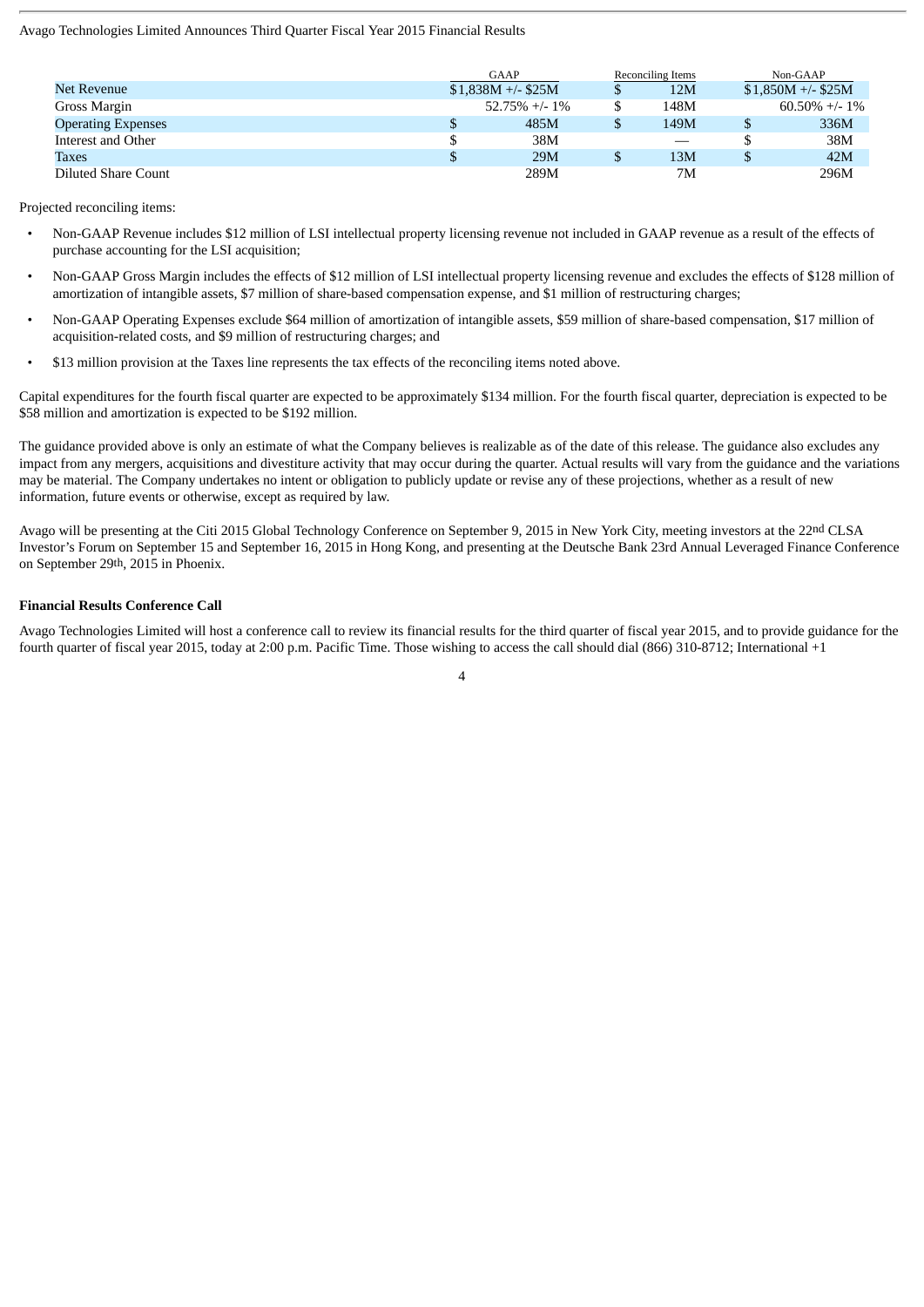(720) 634-2946. The passcode is 14170506. A replay of the call will be accessible for one week after the call. To access the replay dial (855) 859-2056; International +1 (404) 537-3406; and reference the passcode: 14170506. A webcast of the conference call will also be available in the "Investors" section of Avago's website at www.avagotech.com.

#### **Non-GAAP Financial Measures**

In addition to GAAP reporting, Avago provides investors with net revenue, net income, operating income, gross margin, operating expenses and other data, on a non-GAAP basis. This non-GAAP information includes the effect of purchase accounting on revenues, and excludes amortization of intangible assets, share-based compensation expense, restructuring and asset impairment charges, acquisition-related costs, including integration costs, purchase accounting effect on inventory, write-off of debt issuance costs, gain on extinguishment of debt, income (loss) from and gain (loss) on discontinued operations and income tax effects of non-GAAP reconciling adjustments. Management does not believe that these items are reflective of the Company's underlying performance. The presentation of these and other similar items in Avago's non-GAAP financial results should not be interpreted as implying that these items are non-recurring, infrequent or unusual. Avago believes this non-GAAP financial information provides additional insight into the Company's on-going performance and has therefore chosen to provide this information to investors for a more consistent basis of comparison and to help them evaluate the results of the Company's on-going operations and enable more meaningful period to period comparisons. These non-GAAP measures are provided in addition to, and not as a substitute for, or superior to, measures of financial performance prepared in accordance with GAAP. A reconciliation between GAAP and non-GAAP financial data is included in the supplemental financial data attached to this press release.

# **About Avago Technologies Limited**

Avago Technologies Limited is a leading designer, developer and global supplier of a broad range of analog, digital, mixed signal and optoelectronics components and subsystems with a focus in III-V compound and CMOS based semiconductor design and processing. Avago's extensive product portfolio serves four primary target markets: wireless communications, enterprise storage, wired infrastructure, and industrial and other.

#### **Cautionary Note Regarding Forward-Looking Statements**

This announcement contains forward-looking statements that address our expected future business and financial performance. These forward-looking statements are based on current expectations, estimates, forecasts and projections of future Company or industry performance, based on management's judgment, beliefs, current trends and market conditions, and involve risks and uncertainties that may cause actual results to differ materially from those contained in the forward-looking statements. Accordingly, we caution you not to place undue reliance on these statements. Particular uncertainties that could materially affect future results include any loss of our significant customers and fluctuations in the timing and volume of significant customer demand; risks associated with our pending acquisition of Broadcom Corporation ("Broadcom"), including (1) the risk that the conditions to the closing of the transaction are not satisfied, including the risk that required approvals from the shareholders of Avago or Broadcom for the transaction are not obtained; (2) litigation challenging the transaction; (3) uncertainties as to the timing of the consummation of the transaction and the ability of each party to

5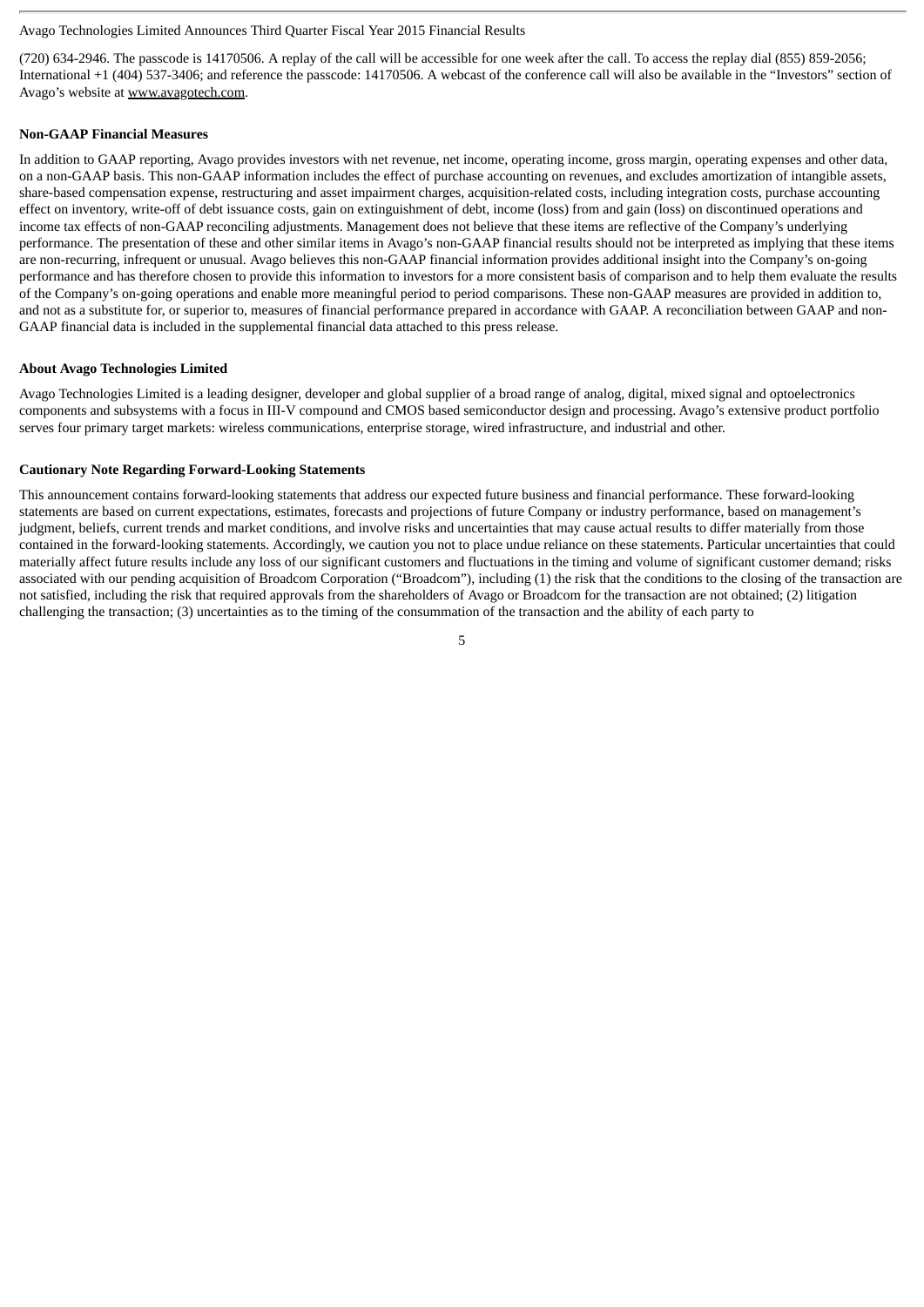consummate the transaction; (4) risks that the proposed transaction disrupts our current plans and operations; (5) our ability to retain and hire key personnel; (6) competitive responses to the proposed transaction; (7) unexpected costs, charges or expenses resulting from the transaction; (8) potential adverse reactions or changes to business relationships resulting from the announcement or completion of the transaction; (9) our ability to realize the benefits of the acquisition of Broadcom, as well as delays, challenges and expenses associated with integrating the businesses and the indebtedness planned to be incurred in connection with the transaction; and (10) legislative, regulatory and economic developments; delays, challenges and expenses associated with integrating acquired companies with our existing businesses and our ability to achieve the benefits, growth prospects and synergies expected from acquisitions we may make, including our recent acquisitions of LSI Corporation, PLX Technology Inc., and Emulex Corporation; our ability to increase our internal manufacturing capacity to meet customer demand; our ability to accurately estimate customers' demand and adjust supply chain and third party manufacturing capacity accordingly; our ability to improve our manufacturing efficiency and quality; increased dependence on the volatile wireless handset market and on the enterprise storage market; quarterly and annual fluctuations in operating results; cyclicality in the semiconductor industry or in our target markets; global economic conditions and concerns; our competitive performance and ability to continue achieving design wins with our customers, as well as the timing of those design wins; rates of growth in our target markets; our dependence on contract manufacturing and outsourced supply chain and our ability to improve our cost structure through our manufacturing outsourcing program; prolonged disruptions of our or our contract manufacturers' manufacturing facilities or other significant operations; our dependence on outsourced service providers for certain key business services and their ability to execute to our requirements; our ability to maintain or improve gross margin; our ability to maintain tax concessions in certain jurisdictions; our ability to protect our intellectual property and the unpredictability of any associated litigation expenses; any expenses or reputational damage associated with resolving customer product and warranty and indemnification claims; dependence on and risks associated with distributors of our products; our ability to sell to new types of customers and to keep pace with technological advances; market acceptance of the end products into which our products are designed; the significant indebtedness incurred by us in connection with the LSI Corporation acquisition, including the need to generate sufficient cash flows to service and repay such debt; and other events and trends on a national, regional and global scale, including those of a political, economic, business, competitive and regulatory nature. Our Quarterly Report on Form 10-Q filed on June 10, 2015 and our other filings with the Securities and Exchange Commission, or "SEC" (which you may obtain for free at the SEC's website at http://www.sec.gov) discuss some of the important risk factors that may affect our business, results of operations and financial condition. We undertake no intent or obligation to publicly update or revise any of these forward looking statements, whether as a result of new information, future events or otherwise, except as required by law.

#### **Additional Information and Where to Find It**

This document does not constitute an offer to sell or the solicitation of an offer to buy any securities or a solicitation of any vote or approval nor shall there be any sale of securities in any jurisdiction in which such offer, solicitation or sale would be unlawful prior to registration or qualification under the securities laws of any such jurisdiction. The proposed transaction will be submitted to the shareholders of each of Broadcom and Avago for their consideration. On July 29, 2015, Pavonia Limited ("Holdco") and Safari Cayman L.P. ("Holdco LP") filed with the SEC a Registration Statement on Form S-4 which includes the preliminary joint proxy statement of Avago and Broadcom and also constitutes a prospectus

6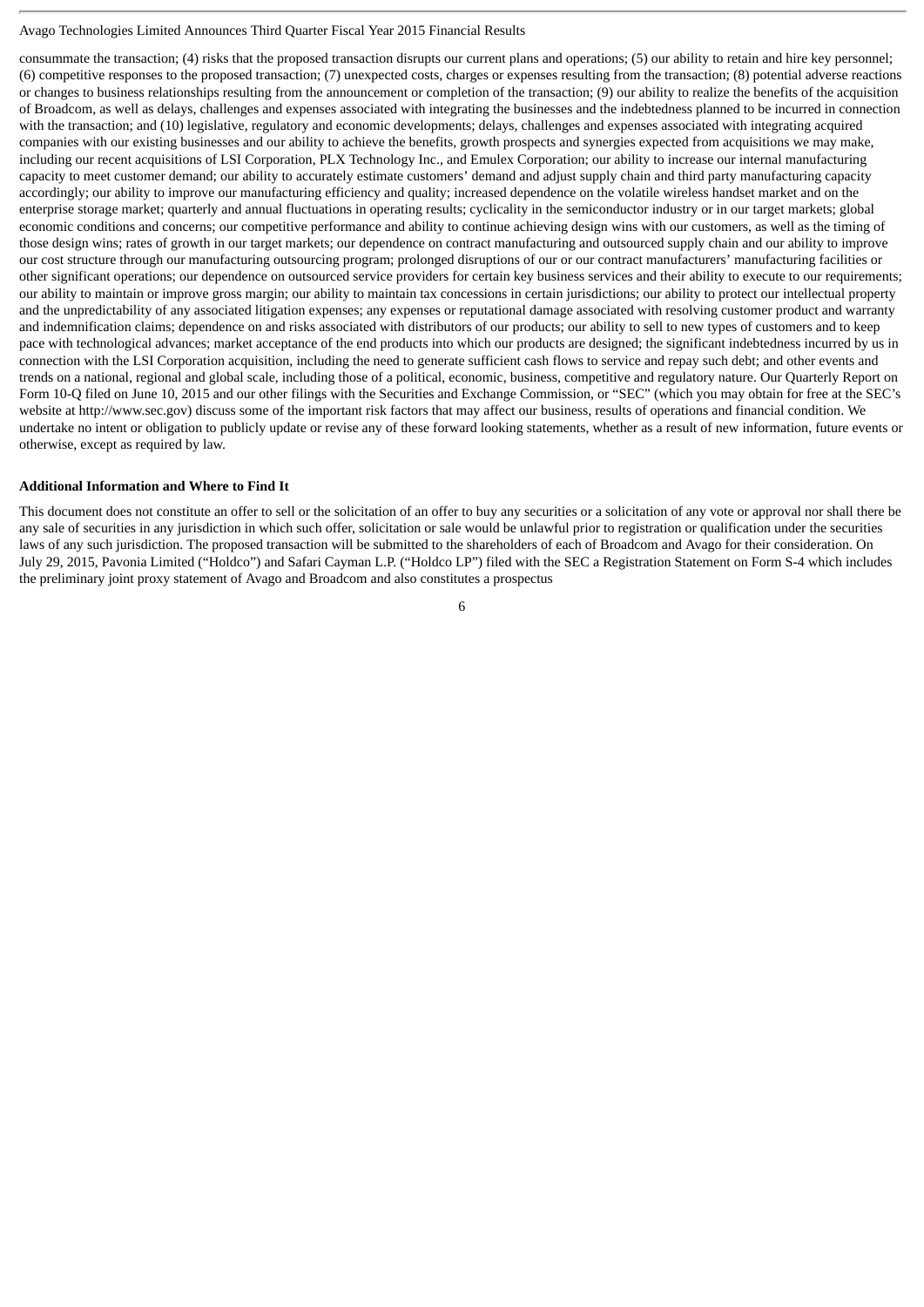of Holdco and Holdco LP. Each of Broadcom and Avago will provide the joint proxy statement/prospectus to their respective shareholders. These materials are not yet final and will be amended. Broadcom and Avago also plan to file other documents with the SEC regarding the proposed transaction. This document is not a substitute for any prospectus, proxy statement or any other document which Broadcom and Avago has filed or may file with the SEC in connection with the proposed transaction. INVESTORS AND SECURITY HOLDERS OF BROADCOM AND AVAGO ARE URGED TO READ THE JOINT PROXY STATEMENT/PROSPECTUS AND ANY OTHER RELEVANT DOCUMENTS THAT WILL BE FILED WITH THE SEC CAREFULLY AND IN THEIR ENTIRETY WHEN THEY BECOME AVAILABLE BECAUSE THEY CONTAIN OR WILL CONTAIN IMPORTANT INFORMATION ABOUT THE PROPOSED TRANSACTION. You may obtain copies of all documents filed with the SEC regarding this transaction, free of charge, at the SEC's website (www.sec.gov). In addition, investors and shareholders will be able to obtain free copies of the joint proxy statement/prospectus and other documents filed with the SEC by the parties on Broadcom's Investor Relations website (www.broadcom.com/investors) (for documents filed with the SEC by Broadcom) or Avago Investor Relations at (408) 433-8000 or investor.relations@avagotech.com (for documents filed with the SEC by Avago, Holdco or Holdco LP).

#### **Participants in the Solicitation**

Broadcom, Avago, Holdco and Holdco LP and certain of their respective directors, executive officers and other members of management and employees, under SEC rules may be deemed to be participants in the solicitation of proxies from Broadcom and Avago shareholders in connection with the proposed transaction. Information regarding the persons who may, under the rules of the SEC, be deemed participants in the solicitation of Broadcom and Avago shareholders in connection with the proposed transaction are set forth in the above-referenced joint proxy statement/prospectus. You can find more detailed information about Broadcom's executive officers and directors in its definitive proxy statement filed with the SEC on March 27, 2015. You can find more detailed information about Avago's executive officers and directors in its definitive proxy statement filed with the SEC on February 20, 2015. Additional information about Broadcom's executive officers and directors and Avago's executive officers and directors can be found in the above-referenced Registration Statement on Form S-4.

# # #

7

#### **Contacts:**

Avago Technologies Limited Ashish Saran Investor Relations +1 408 433 8000 investor.relations@avagotech.com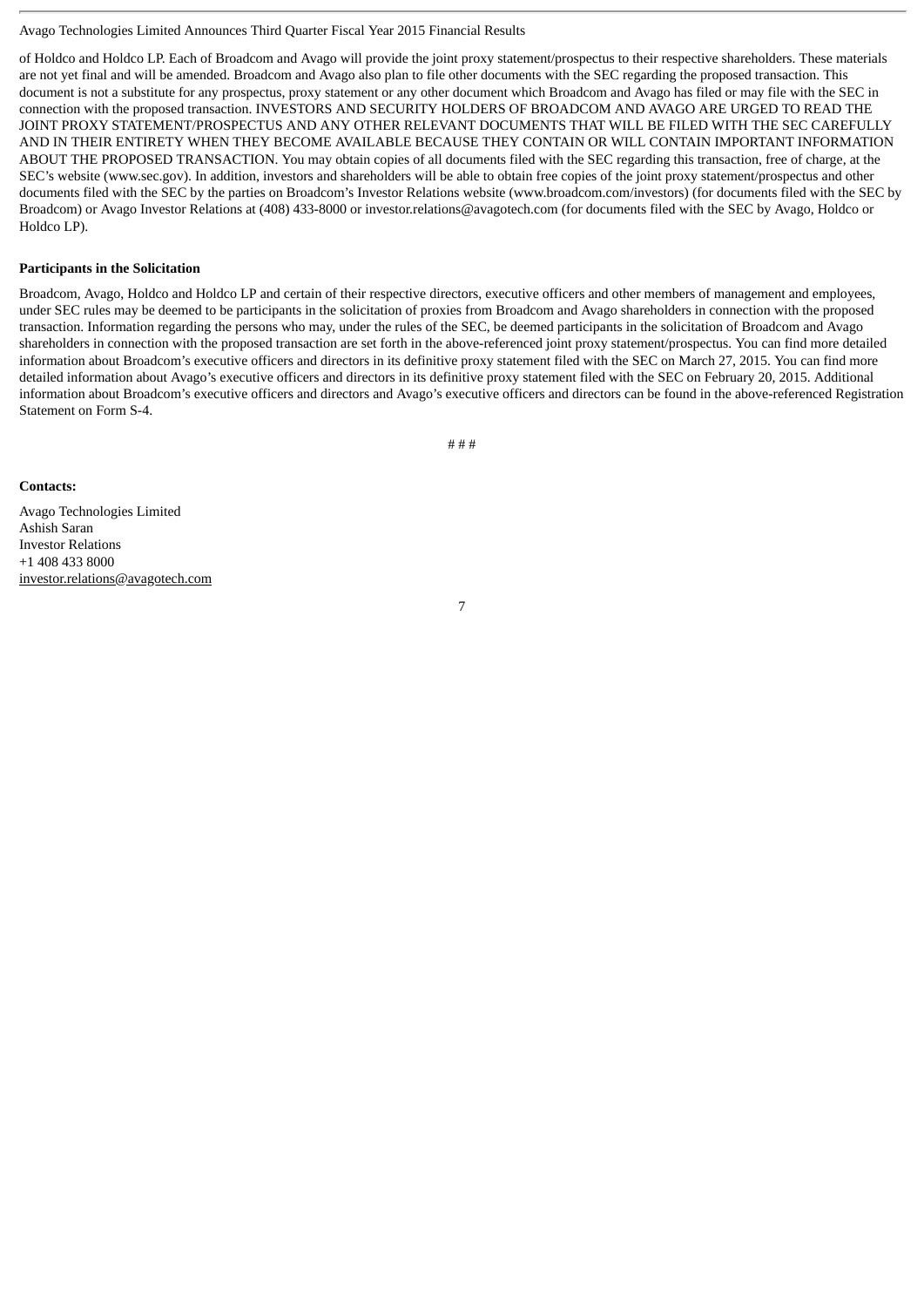# **AVAGO TECHNOLOGIES LIMITED CONDENSED CONSOLIDATED STATEMENTS OF OPERATIONS - UNAUDITED (IN MILLIONS, EXCEPT PER SHARE DATA)**

|                                                                                                                                                                     |                    | <b>Fiscal Quarter Ended</b> |                       |                       | <b>Three Fiscal Quarters Ended</b> |                   |  |  |
|---------------------------------------------------------------------------------------------------------------------------------------------------------------------|--------------------|-----------------------------|-----------------------|-----------------------|------------------------------------|-------------------|--|--|
|                                                                                                                                                                     | August 2,<br>2015  | May $3,$<br>2015            | August 3,<br>2014     | August 2,<br>2015     |                                    | August 3,<br>2014 |  |  |
| Net revenue                                                                                                                                                         | $\overline{1,735}$ | \$1.614                     | $\overline{1,269}$    | $\mathbb{S}$<br>4.984 | \$                                 | 2,679             |  |  |
| Cost of products sold:                                                                                                                                              |                    |                             |                       |                       |                                    |                   |  |  |
| Cost of products sold                                                                                                                                               | 694                | 654                         | 560                   | 2,038                 |                                    | 1,233             |  |  |
| Purchase accounting effect on inventory                                                                                                                             | 26                 |                             | 200                   | 30                    |                                    | 200               |  |  |
| Amortization of intangible assets                                                                                                                                   | 129                | 113                         | 105                   | 355                   |                                    | 141               |  |  |
| Restructuring charges                                                                                                                                               | $\sqrt{2}$         | $\mathbf{1}$                | 11                    | 5                     |                                    | 16                |  |  |
| Total cost of products sold                                                                                                                                         | 851                | 768                         | 876                   | 2,428                 |                                    | 1,590             |  |  |
| Gross margin                                                                                                                                                        | 884                | 846                         | 393                   | 2,556                 |                                    | 1,089             |  |  |
| Research and development                                                                                                                                            | 276                | 251                         | 240                   | 762                   |                                    | 461               |  |  |
| Selling, general and administrative                                                                                                                                 | 143                | 108                         | 137                   | 368                   |                                    | 278               |  |  |
| Amortization of intangible assets                                                                                                                                   | 68                 | 59                          | 91                    | 186                   |                                    | 106               |  |  |
| Restructuring and asset impairment charges                                                                                                                          | 98                 | 10                          | 87                    | 122                   |                                    | 107               |  |  |
| <b>Total operating expenses</b>                                                                                                                                     | 585                | 428                         | 555                   | 1,438                 |                                    | 952               |  |  |
| Operating income (loss)                                                                                                                                             | 299                | 418                         | (162)                 | 1,118                 |                                    | 137               |  |  |
| Interest expense                                                                                                                                                    | (43)               | (53)                        | (55)                  | (150)                 |                                    | (56)              |  |  |
| Other income (expense), net                                                                                                                                         | 11                 | (1)                         | (2)                   | 14                    |                                    | (2)               |  |  |
| Income (loss) from continuing operations before income taxes                                                                                                        | 267                | 364                         | (219)                 | 982                   |                                    | 79                |  |  |
| Provision for (benefit from) income taxes                                                                                                                           | 23                 | 25                          | (99)                  | 61                    |                                    | (93)              |  |  |
| Income (loss) from continuing operations                                                                                                                            | 244                | 339                         | (120)                 | 921                   |                                    | 172               |  |  |
| Income (loss) from discontinued operations (including a gain on disposal of \$14<br>million in the three fiscal quarters ended August 2, 2015), net of income taxes | (4)                | 5                           | (44)                  | 14                    |                                    | (44)              |  |  |
| Net income (loss)                                                                                                                                                   | 240<br>\$          | \$344                       | $\mathbb{S}$<br>(164) | \$<br>935             | \$                                 | 128               |  |  |
| Basic income (loss) per share:                                                                                                                                      |                    |                             |                       |                       |                                    |                   |  |  |
| Income (loss) per share from continuing operations                                                                                                                  | 0.92               | \$1.31                      | \$ (0.48)             | \$<br>3.54            | \$                                 | 0.69              |  |  |
| Income (loss) per share from discontinued operations, net of income taxes                                                                                           | (0.01)<br>\$       | \$0.02                      | (0.17)<br>\$          | \$<br>0.06            | \$                                 | (0.18)            |  |  |
| Net income (loss) per share                                                                                                                                         | \$<br>0.91         | \$1.33                      | \$ (0.65)             | \$<br>3.60            | \$                                 | 0.51              |  |  |
| Diluted income (loss) per share:                                                                                                                                    |                    |                             |                       |                       |                                    |                   |  |  |
| Income (loss) per share from continuing operations                                                                                                                  | 0.85<br>\$         | \$1.19                      | \$ (0.48)             | \$<br>3.25            | \$                                 | 0.65              |  |  |
| Income (loss) per share from discontinued operations, net of income taxes                                                                                           | (0.01)<br>\$       | \$0.02                      | \$<br>(0.17)          | \$<br>0.05            | \$                                 | (0.17)            |  |  |
| Net income (loss) per share                                                                                                                                         | \$<br>0.84         | \$1.21                      | \$ (0.65)             | \$<br>3.30            | \$                                 | 0.48              |  |  |
| Shares used in per share calculations:                                                                                                                              |                    |                             |                       |                       |                                    |                   |  |  |
| <b>Basic</b>                                                                                                                                                        | 265                | 258                         | 252                   | 260                   |                                    | 251               |  |  |
| Diluted                                                                                                                                                             | 287                | 284                         | 252                   | 283                   |                                    | 265               |  |  |
| Share-based compensation expense included in continuing operations:                                                                                                 |                    |                             |                       |                       |                                    |                   |  |  |
| Cost of products sold                                                                                                                                               | \$<br>7            | \$<br>6                     | \$<br>6               | \$<br>19              | \$                                 | 12                |  |  |
| Research and development                                                                                                                                            | 31                 | 27                          | 20                    | 77                    |                                    | 38                |  |  |
| Selling, general and administrative                                                                                                                                 | 25                 | 24                          | 24                    | 73                    |                                    | 54                |  |  |
| Total share-based compensation expense                                                                                                                              | 63<br>\$           | 57<br>\$                    | \$<br>50              | \$<br>169             | \$                                 | 104               |  |  |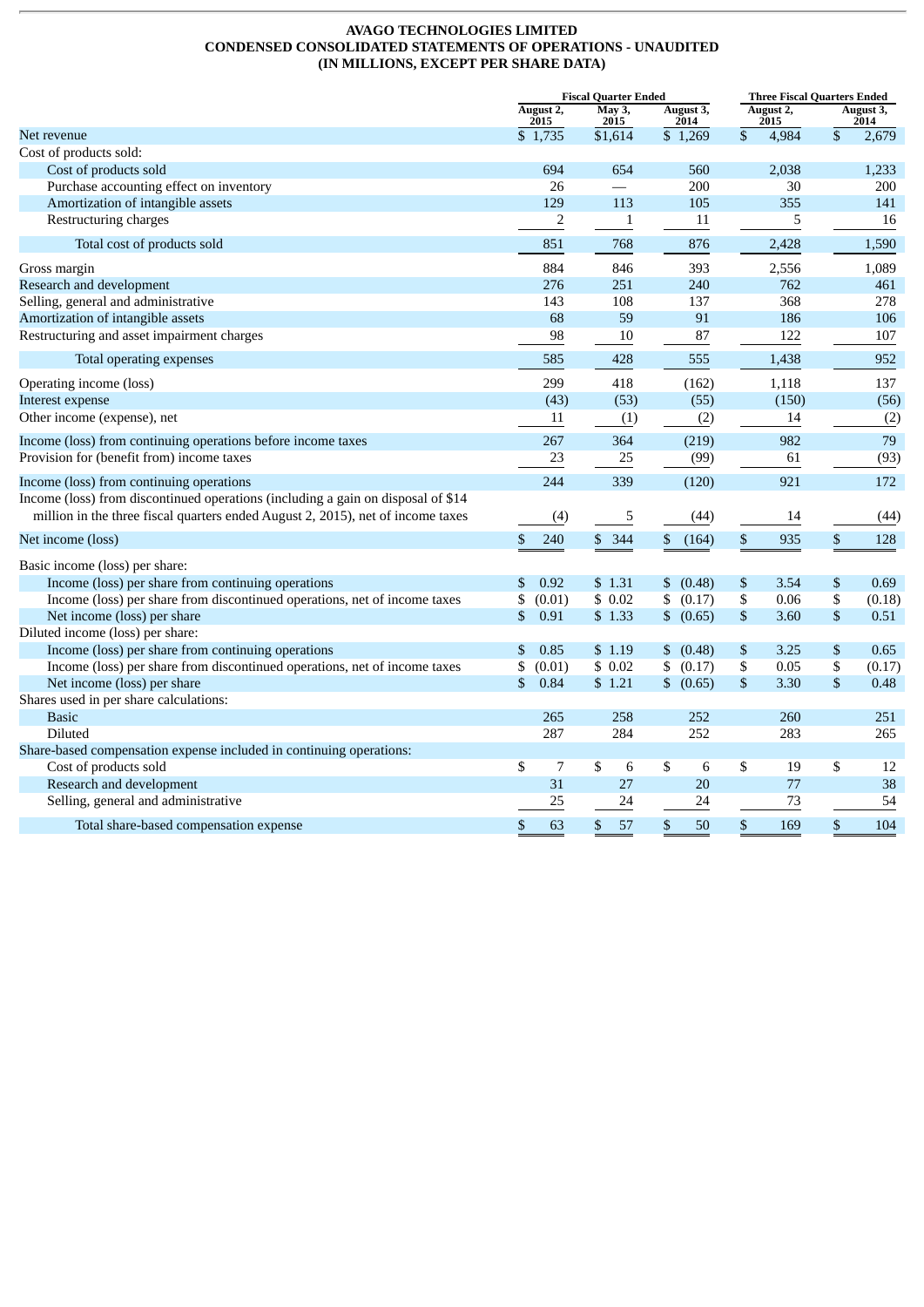# **AVAGO TECHNOLOGIES LIMITED FINANCIAL RECONCILIATION: GAAP TO NON-GAAP - UNAUDITED (IN MILLIONS, EXCEPT DAYS)**

|                                                                            |                   | <b>Fiscal Quarter Ended</b> |                                                      | <b>Three Fiscal Quarters Ended</b> |    |                   |
|----------------------------------------------------------------------------|-------------------|-----------------------------|------------------------------------------------------|------------------------------------|----|-------------------|
|                                                                            | August 2,<br>2015 | May $3$ ,<br>2015           | August $3,$<br>2014                                  | August 2,<br>2015                  |    | August 3,<br>2014 |
| Net revenue on GAAP basis                                                  | \$1,735           | \$1,614                     | $\overline{\$}$ 1,269                                | \$<br>4,984                        | \$ | 2,679             |
| Acquisition-related purchase accounting revenue adjustment                 | 15                | 31                          | 18                                                   | 68                                 |    | 18                |
| Net revenue on non-GAAP basis                                              | \$1,750           | \$1,645                     | \$1,287                                              | \$<br>5,052                        | \$ | 2,697             |
| Gross margin on GAAP basis                                                 | 884<br>\$         | \$ 846                      | \$<br>393                                            | \$<br>2,556                        | \$ | 1,089             |
| Acquisition-related purchase accounting revenue adjustment                 | 15                | 31                          | 18                                                   | 68                                 |    | 18                |
| Purchase accounting effect on inventory                                    | 26                |                             | 200                                                  | 30                                 |    | 200               |
| Amortization of intangible assets                                          | 129               | 113                         | 105                                                  | 355                                |    | 141               |
| Share-based compensation expense                                           | 7                 | 6                           | $\,6\,$                                              | 19                                 |    | 12                |
| Restructuring charges                                                      | $\overline{2}$    | $\mathbf{1}$                | 11                                                   | 5                                  |    | 16                |
| Acquisition-related costs                                                  |                   | $\mathbf{1}$                | $\overline{c}$                                       | 2                                  |    | 6                 |
|                                                                            |                   |                             |                                                      |                                    |    |                   |
| Gross margin on non-GAAP basis                                             | \$1,063           | \$<br>998                   | \$<br>735                                            | \$<br>3,035                        | \$ | 1,482             |
| Research and development on GAAP basis                                     | 276<br>\$         | \$<br>251                   | \$<br>240                                            | \$<br>762                          | \$ | 461               |
| Share-based compensation expense                                           | 31                | 27                          | 20                                                   | 77                                 |    | 38                |
| Acquisition-related costs                                                  |                   | 3                           | $\mathbf{1}$                                         | 9                                  |    | 5                 |
| Research and development on non-GAAP basis                                 | \$<br>245         | $\mathbb{S}$<br>221         | $\, \, \raisebox{12pt}{$\scriptstyle \circ$}$<br>219 | \$<br>676                          | \$ | 418               |
|                                                                            |                   |                             |                                                      |                                    |    |                   |
| Selling, general and administrative expense on GAAP basis                  | \$<br>143         | \$<br>108                   | \$<br>137                                            | \$<br>368                          | \$ | 278               |
| Share-based compensation expense                                           | 25                | 24                          | 24                                                   | 73                                 |    | 54                |
| Acquisition-related costs                                                  | 33                | 8                           | 25                                                   | 51                                 |    | 45                |
| Selling, general and administrative expense on non-GAAP basis              | 85<br>\$          | \$<br>76                    | \$<br>88                                             | \$<br>244                          | \$ | 179               |
| Total operating expenses on GAAP basis                                     | \$<br>585         | \$<br>428                   | \$<br>555                                            | \$<br>1,438                        | \$ | 952               |
| Amortization of intangible assets                                          | 68                | 59                          | 91                                                   | 186                                |    | 106               |
| Share-based compensation expense                                           | 56                | 51                          | 44                                                   | 150                                |    | 92                |
| Restructuring and asset impairment charges                                 | 98                | 10                          | 87                                                   | 122                                |    | 107               |
| Acquisition-related costs                                                  | 33                | 11                          | 26                                                   | 60                                 |    | 50                |
| Total operating expenses on non-GAAP basis                                 | \$<br>330         | \$<br>297                   | \$<br>307                                            | \$<br>920                          | \$ | 597               |
| Operating income (loss) on GAAP basis                                      | \$<br>299         | \$<br>418                   | \$<br>(162)                                          | \$<br>1,118                        | \$ | 137               |
| Acquisition-related purchase accounting revenue adjustment                 | 15                | 31                          | 18                                                   | 68                                 |    | 18                |
| Purchase accounting effect on inventory                                    | 26                |                             | 200                                                  | 30                                 |    | 200               |
| Amortization of intangible assets                                          | 197               | 172                         | 196                                                  | 541                                |    | 247               |
| Share-based compensation expense                                           | 63                | 57                          | 50                                                   | 169                                |    | 104               |
| Restructuring and asset impairment charges                                 | 100               | 11                          | 98                                                   | 127                                |    | 123               |
| Acquisition-related costs                                                  | 33                | 12                          | 28                                                   | 62                                 |    | 56                |
|                                                                            |                   |                             |                                                      |                                    |    |                   |
| Operating income on non-GAAP basis                                         | 733<br>\$         | \$<br>701                   | \$<br>428                                            | \$<br>2,115                        | \$ | 885               |
| Other income (expense), net on GAAP basis                                  | \$<br>11          | \$<br>(1)                   | \$<br>(2)                                            | \$<br>14                           | \$ | (2)               |
| Write-off of debt issuance costs                                           |                   | 13                          |                                                      | 13                                 |    |                   |
| Gain on extinguishment of debt                                             | (3)               |                             |                                                      | (3)                                |    |                   |
| Other income (expense), net on non-GAAP basis                              | \$<br>$\bf 8$     | \$<br>12                    | $\,$<br>(2)                                          | $\$$<br>24                         | \$ | (2)               |
| Income (loss) from continuing operations before income taxes on GAAP basis | \$<br>267         | \$<br>364                   | \$<br>(219)                                          | \$<br>982                          | \$ | 79                |
| Acquisition-related purchase accounting revenue adjustment                 | 15                | 31                          | 18                                                   | 68                                 |    | 18                |
| Purchase accounting effect on inventory                                    | 26                | $\overline{\phantom{0}}$    | 200                                                  | 30                                 |    | 200               |
| Amortization of intangible assets                                          | 197               | 172                         | 196                                                  | 541                                |    | 247               |
| Share-based compensation expense                                           | 63                | 57                          | 50                                                   | 169                                |    | 104               |
| Restructuring and asset impairment charges                                 | 100               | 11                          | 98                                                   | 127                                |    | 123               |
| Acquisition-related costs                                                  | 33                | 12                          | 28                                                   | 62                                 |    | 56                |
| Write-off of debt issuance costs                                           |                   | 13                          |                                                      | 13                                 |    |                   |
| Gain on extinguishment of debt                                             |                   |                             |                                                      |                                    |    |                   |
|                                                                            | (3)               | $\overline{\phantom{0}}$    | —                                                    | (3)                                |    |                   |
| Income before income taxes on non-GAAP basis                               | 698<br>\$         | \$660                       | 371<br>$\mathfrak{S}$                                | \$<br>1,989                        | \$ | 827               |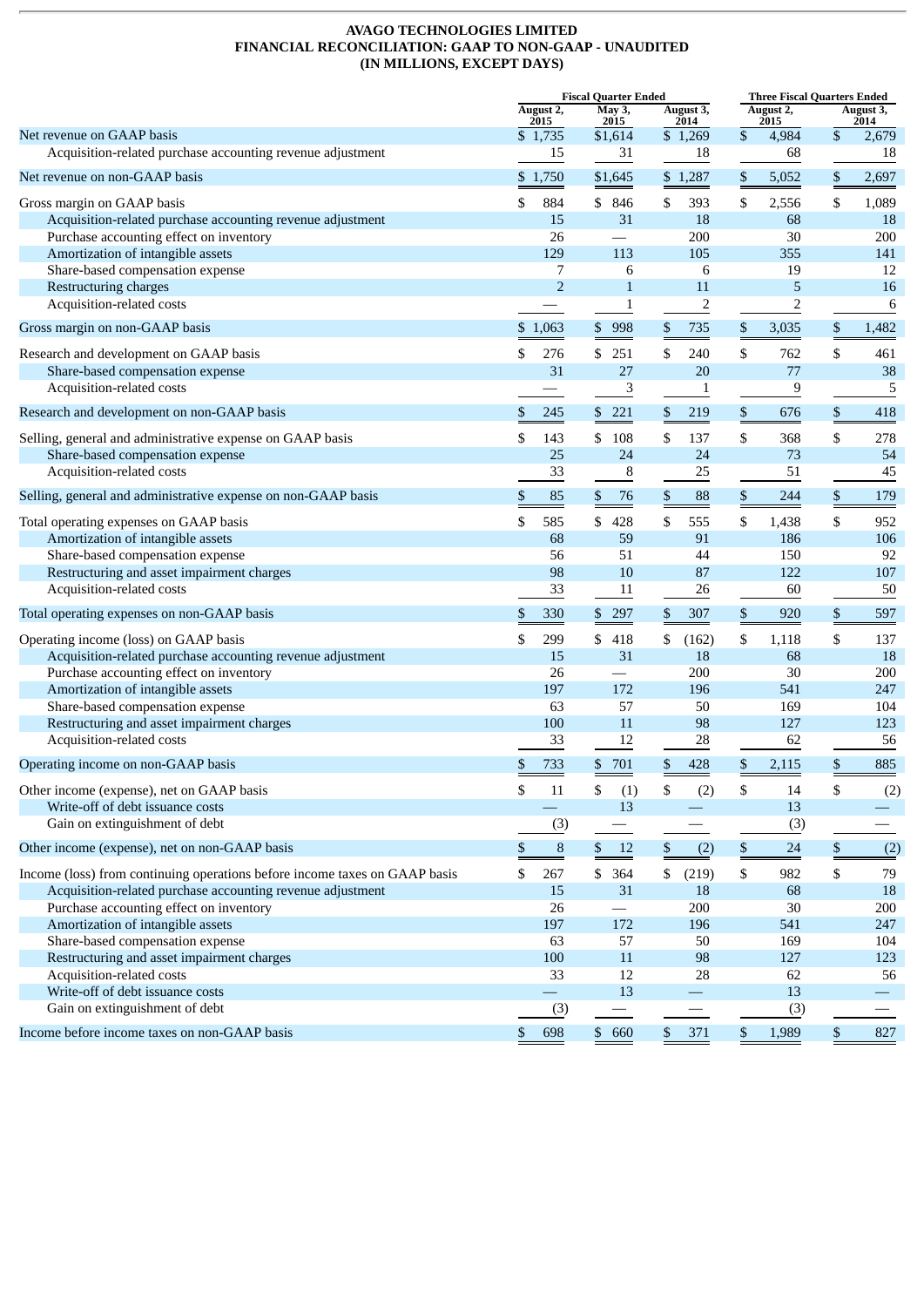# **AVAGO TECHNOLOGIES LIMITED FINANCIAL RECONCILIATION: GAAP TO NON-GAAP - UNAUDITED (IN MILLIONS, EXCEPT DAYS)**

|                                                                     |              |                   | <b>Fiscal Quarter Ended</b> |                |                   | <b>Three Fiscal Quarters Ended</b> |                   |     |                   |  |
|---------------------------------------------------------------------|--------------|-------------------|-----------------------------|----------------|-------------------|------------------------------------|-------------------|-----|-------------------|--|
|                                                                     |              | August 2,<br>2015 | May 3,<br>2015              |                | August 3,<br>2014 |                                    | August 2,<br>2015 |     | August 3,<br>2014 |  |
| Provision for (benefit from) income taxes on GAAP basis             | $\mathbb{S}$ | 23                | $\overline{\$}$ 25          | $\mathfrak{S}$ | (99)              | $\mathbb{S}$                       | 61                | \$  | (93)              |  |
| Income tax effects of non-GAAP reconciling adjustments              |              | 15                | 15                          |                | 123               |                                    | 52                |     | 133               |  |
| Provision for income taxes on non-GAAP basis                        | \$           | 38                | \$<br>40                    | \$.            | 24                | \$.                                | 113               | \$. | 40                |  |
| Net income (loss) on GAAP basis                                     | \$           | 240               | \$ 344                      | \$             | (164)             | \$                                 | 935               | \$  | 128               |  |
| Acquisition-related purchase accounting revenue adjustment          |              | 15                | 31                          |                | 18                |                                    | 68                |     | 18                |  |
| Purchase accounting effect on inventory                             |              | 26                |                             |                | 200               |                                    | 30                |     | 200               |  |
| Amortization of intangible assets                                   |              | 197               | 172                         |                | 196               |                                    | 541               |     | 247               |  |
| Share-based compensation expense                                    |              | 63                | 57                          |                | 50                |                                    | 169               |     | 104               |  |
| Restructuring and asset impairment charges                          |              | 100               | 11                          |                | 98                |                                    | 127               |     | 123               |  |
| Acquisition-related costs                                           |              | 33                | 12                          |                | 28                |                                    | 62                |     | 56                |  |
| Write-off of debt issuance costs                                    |              |                   | 13                          |                |                   |                                    | 13                |     |                   |  |
| Gain on extinguishment of debt                                      |              | (3)               |                             |                |                   |                                    | (3)               |     |                   |  |
| Income tax effects of non-GAAP reconciling adjustments              |              | (15)              | (15)                        |                | (123)             |                                    | (52)              |     | (133)             |  |
| Discontinued operations, net of income taxes                        |              | 4                 | (5)                         |                | 44                |                                    | (14)              |     | 44                |  |
| Net income on non-GAAP basis                                        | \$           | 660               | \$620                       | $\mathbb{S}$   | 347               |                                    | 1,876             |     | 787               |  |
| Shares used in per share calculation - diluted on GAAP basis        |              | 287               | 284                         |                | 252               |                                    | 283               |     | 265               |  |
| Non-GAAP adjustment                                                 |              | 7                 |                             |                | 24                |                                    | 7                 |     | 6                 |  |
| Shares used in per share calculation - diluted on non-GAAP basis(1) |              | 294               | 291                         |                | 276               |                                    | 290               |     | 271               |  |
| Days sales outstanding on GAAP basis                                |              | 43                | 43                          |                | 42                |                                    |                   |     |                   |  |
| Non-GAAP adjustment                                                 |              | (1)               | (1)                         |                | (3)               |                                    |                   |     |                   |  |
| Days sales outstanding on non-GAAP basis(2)                         |              | 42                | 42                          |                | 39                |                                    |                   |     |                   |  |
| Inventory Days on Hand on GAAP basis                                |              | 64                | 68                          |                | 58                |                                    |                   |     |                   |  |
| Non-GAAP adjustment                                                 |              | 3                 |                             |                | 21                |                                    |                   |     |                   |  |
| Inventory Days on Hand on non-GAAP basis(3)                         |              | 67                | 69                          |                | 79                |                                    |                   |     |                   |  |

(1) The number of shares used in the diluted per share calculations on a non-GAAP basis excludes the impact of share-based compensation expense expected to be incurred in future periods and not yet recognized in the financial statements, which would otherwise be assumed to be used to repurchase shares under the GAAP treasury stock method.

(2) Days sales outstanding on a non-GAAP basis includes the impact of the acquisition-related purchase accounting revenue adjustment and excludes the impact of accounts receivable related to discontinued operations.

(3) Inventory days on hand on a non-GAAP basis excludes the impact of purchase accounting on inventory, amortization of intangible assets, share-based compensation expense, restructuring charges, acquisition-related costs, and cost of products sold attributable to discontinued operations.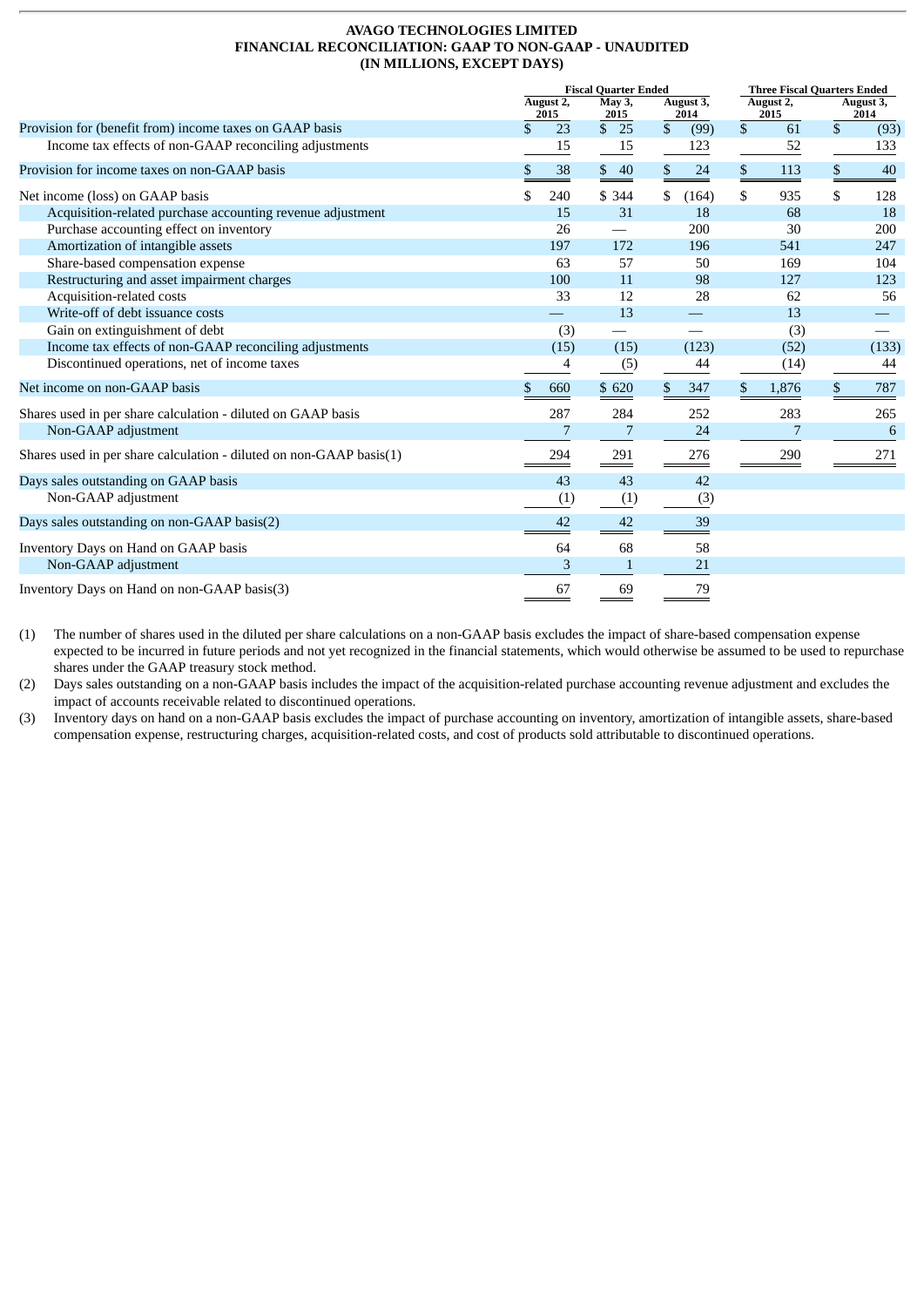# **AVAGO TECHNOLOGIES LIMITED GAAP AND NON-GAAP NET REVENUE BY SEGMENT - UNAUDITED (IN MILLIONS, EXCEPT PERCENTAGES)**

|                                      |             |                   |              |     |              |                   | <b>Fiscal Quarter Ended</b> |      |             |                   |                 |      |             |                     |                 |     |
|--------------------------------------|-------------|-------------------|--------------|-----|--------------|-------------------|-----------------------------|------|-------------|-------------------|-----------------|------|-------------|---------------------|-----------------|-----|
|                                      |             | August 2,<br>2015 |              |     |              | $M$ ay 3,<br>2015 |                             |      |             | August 3,<br>2014 |                 |      |             | <b>Growth Rates</b> |                 |     |
|                                      | <b>GAAP</b> |                   | Non-GAAP     |     | <b>GAAP</b>  |                   | <b>Non-GAAP</b>             |      | <b>GAAP</b> |                   | <b>Non-GAAP</b> |      | <b>GAAP</b> |                     | <b>Non-GAAP</b> |     |
| Net revenue by<br>segment:           |             |                   |              |     |              |                   |                             |      |             |                   |                 |      | Q/Q         | Y/Y                 | Q/Q             | Y/Y |
| <b>Wireless</b><br>Communications \$ | 616         | 36%               | - \$<br>616  | 35% | -S<br>576    | 36%               | -S<br>576                   | 35%  | -S<br>364   | 29%               | £.<br>364       | 28%  | 7%          | 69%                 | 7%              | 69% |
| <b>Enterprise Storage</b>            | 588         | 34                | 588          | 34  | 467          | 29                | 467                         | 28   | 404         | 32                | 404             | 32   | 26%         | 46%                 | 26%             | 46% |
| Wired<br>Infrastructure              | 372         | 21                | 372          | 21  | 382          | 23                | 382                         | 23   | 352         | 27                | 349             | 27   | $-3%$       | 6%                  | $-3%$           | 7%  |
| Industrial & Other<br>(1)            | 159         | 9                 | 174          | 10  | 189          | <sup>12</sup>     | 220                         | 14   | 149         | -12               | 170             | 13   | $-16%$      | 7%                  | $-21%$          | 2%  |
| Total net<br>revenue                 | \$1,735     |                   | 100% \$1,750 |     | 100% \$1,614 |                   | 100% \$1,645                | 100% | \$1,269     | 100%              | \$1,287         | 100% |             |                     |                 |     |

(1) Non-GAAP data includes the effect of acquisition-related purchase accounting revenue adjustment.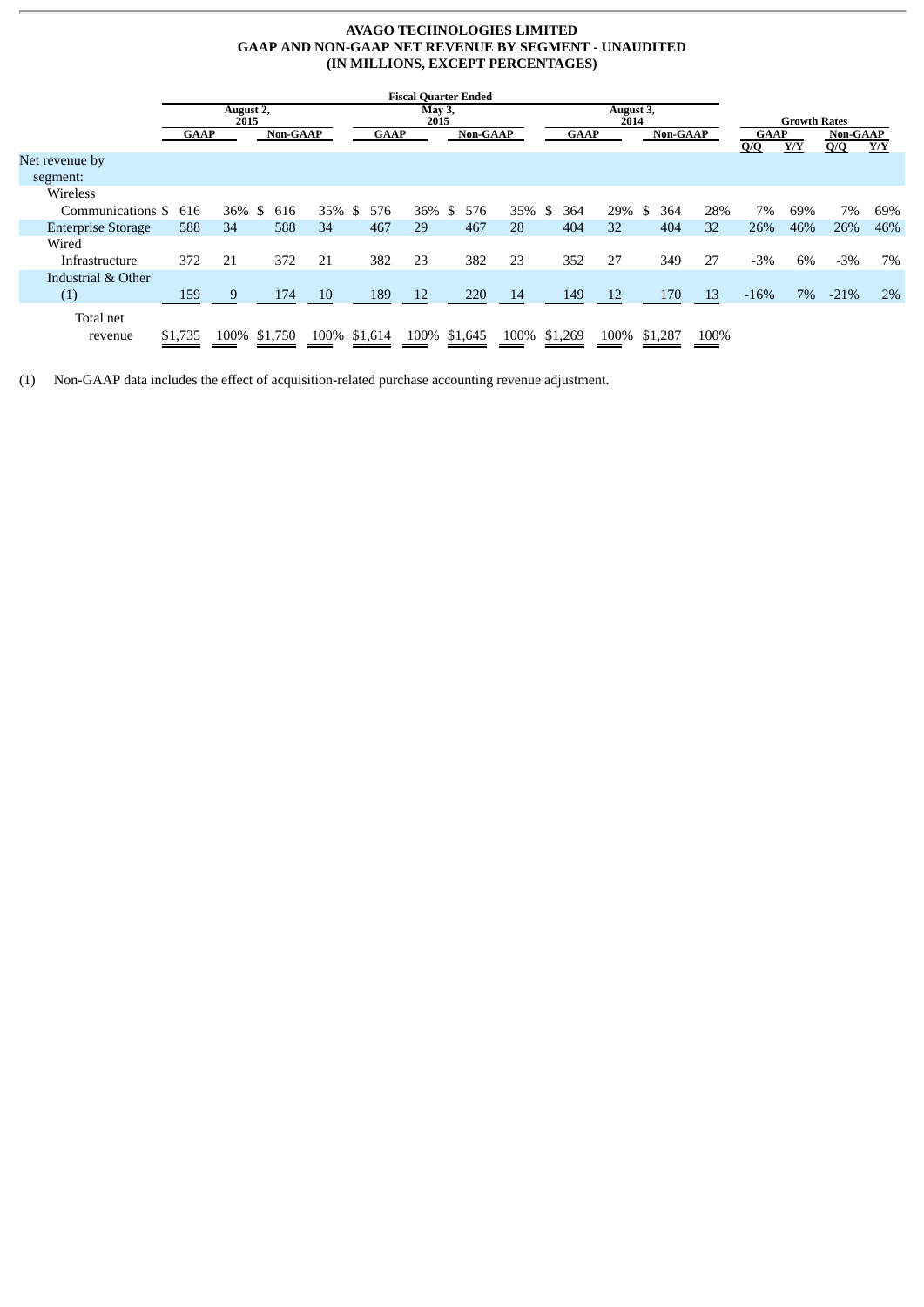# **AVAGO TECHNOLOGIES LIMITED CONDENSED CONSOLIDATED BALANCE SHEETS - UNAUDITED (IN MILLIONS)**

|                                                          | August 2,<br>2015 | November 2,<br>2014(1) |
|----------------------------------------------------------|-------------------|------------------------|
| <b>ASSETS</b>                                            |                   |                        |
| Current assets:                                          |                   |                        |
| Cash and cash equivalents                                | \$<br>1,354       | \$<br>1,604            |
| Trade accounts receivable, net                           | 809               | 782                    |
| Inventory                                                | 507               | 519                    |
| Assets held-for-sale                                     | 109               | 628                    |
| Other current assets                                     | 390               | 302                    |
| Total current assets                                     | 3,169             | 3,835                  |
| Property, plant and equipment, net                       | 1,392             | 1,158                  |
| Goodwill                                                 | 1,729             | 1,596                  |
| Intangible assets, net                                   | 3,469             | 3,617                  |
| Other long-term assets                                   | 229               | 285                    |
| <b>Total assets</b>                                      | \$<br>9,988       | \$<br>10,491           |
| <b>LIABILITIES AND SHAREHOLDERS' EQUITY</b>              |                   |                        |
| <b>Current liabilities:</b>                              |                   |                        |
| Accounts payable                                         | \$<br>501         | \$<br>515              |
| Employee compensation and benefits                       | 230               | 219                    |
| Other current liabilities                                | 175               | 236                    |
| Current portion of long-term debt                        | 46                | 46                     |
| Total current liabilities                                | 952               | 1,016                  |
| Long-term liabilities:                                   |                   |                        |
| Long-term debt                                           | 3,915             | 4,543                  |
| Convertible notes payable to related party - non-current |                   | 920                    |
| Pension and post-retirement benefit obligations          | 467               | 506                    |
| Other long-term liabilities                              | 373               | 263                    |
| <b>Total liabilities</b>                                 | 5,707             | 7,248                  |
| Shareholders' equity:                                    |                   |                        |
| Ordinary shares, no par value                            | 2,403             | 2,009                  |
| Retained earnings                                        | 1,927             | 1,284                  |
| Accumulated other comprehensive loss                     | (49)              | (50)                   |
| Total shareholders' equity                               | 4,281             | 3,243                  |
| Total liabilities and shareholders' equity               | \$<br>9,988       | \$<br>10,491           |

(1) Amounts as of November 2, 2014 have been derived from audited financial statements as of that date.